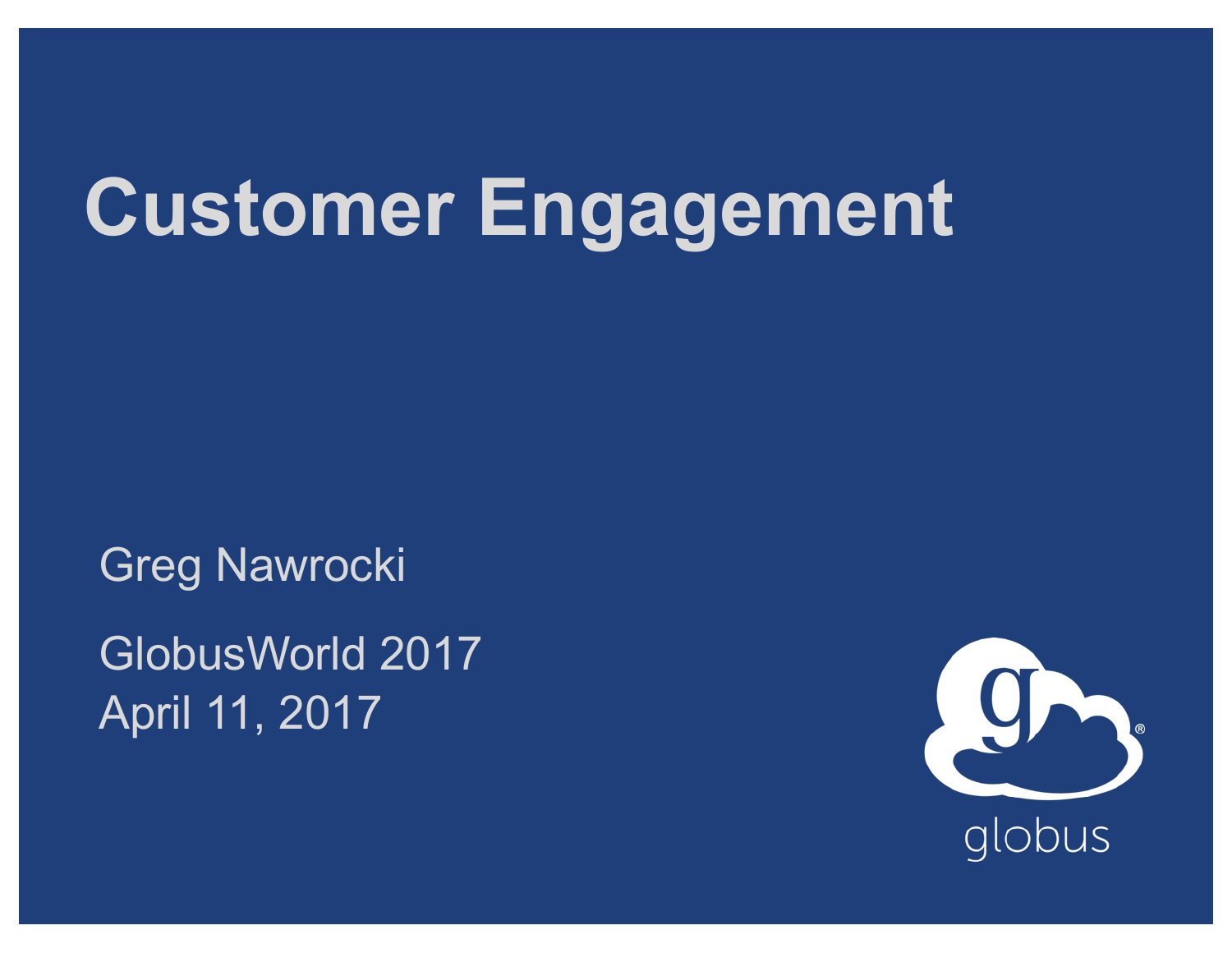

#### • **Background and history with Globus**

- Mid to late 2000's
	- o GlobusWorld
	- o Univa, Globus Foundation, Globus Consortium
- **What I've been tasked with**
	- As a subscriber I'm your point person
	- Help you promote Globus within your organization
- **Current outreach**
	- Subscription tracking spreadsheet
- **Support staff**
	- Dan and Gigi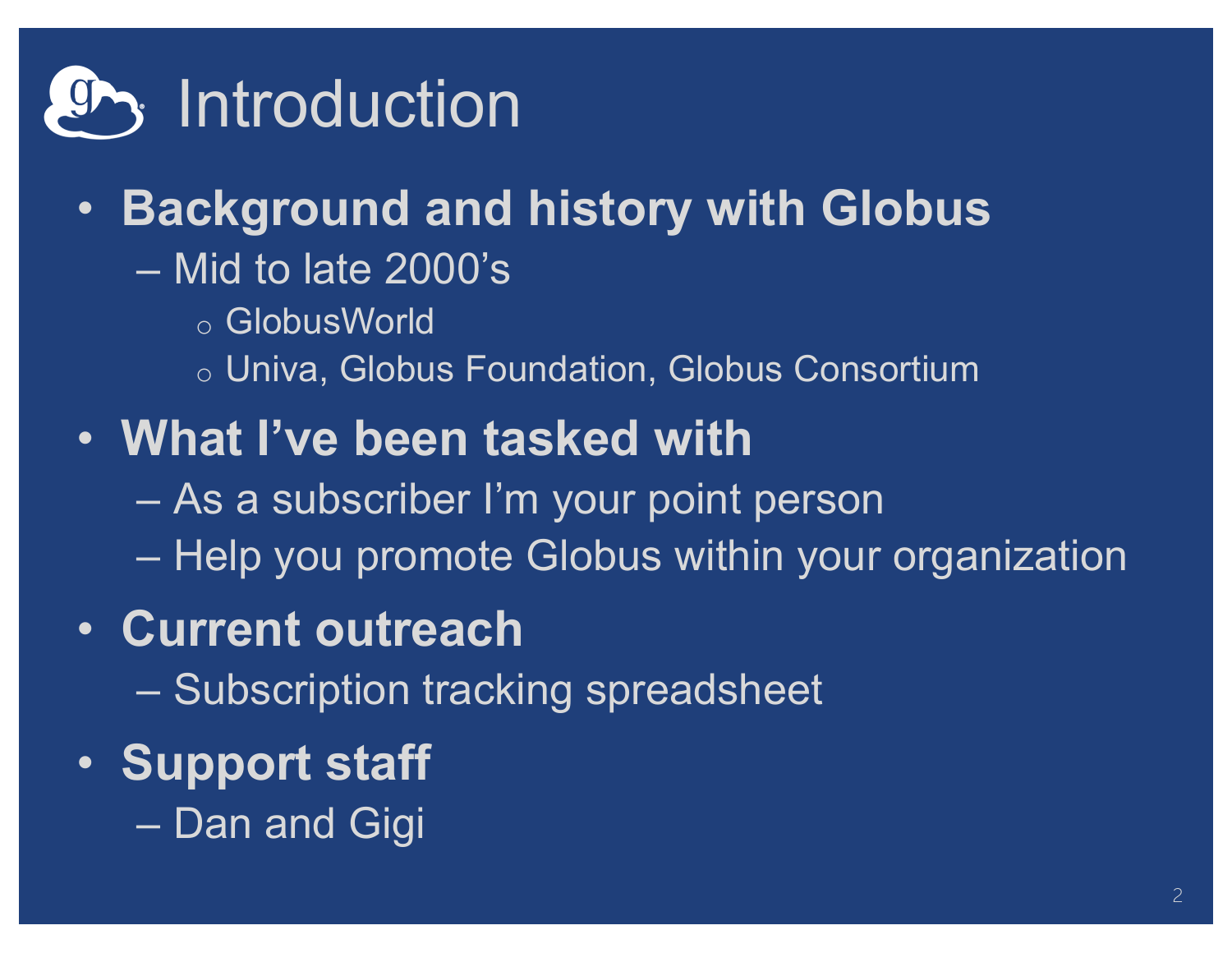# *g*, Observations

- **Support staff**
- **Documentation / Sample code**
- **Common support questions**
	- Basic users
		- o GCP / Firewall Configuration
		- $\circ$  Didn't know there was doc / Technical questions
	- Subscribers
		- o Endpoint configuration
		- o Performance
		- $\circ$  Troubleshooting Error messages
- **Your institution already has a subscription**
- **Subscriber specific issues**
	- Few "cookie cutter" problems / solutions
	- Some common threads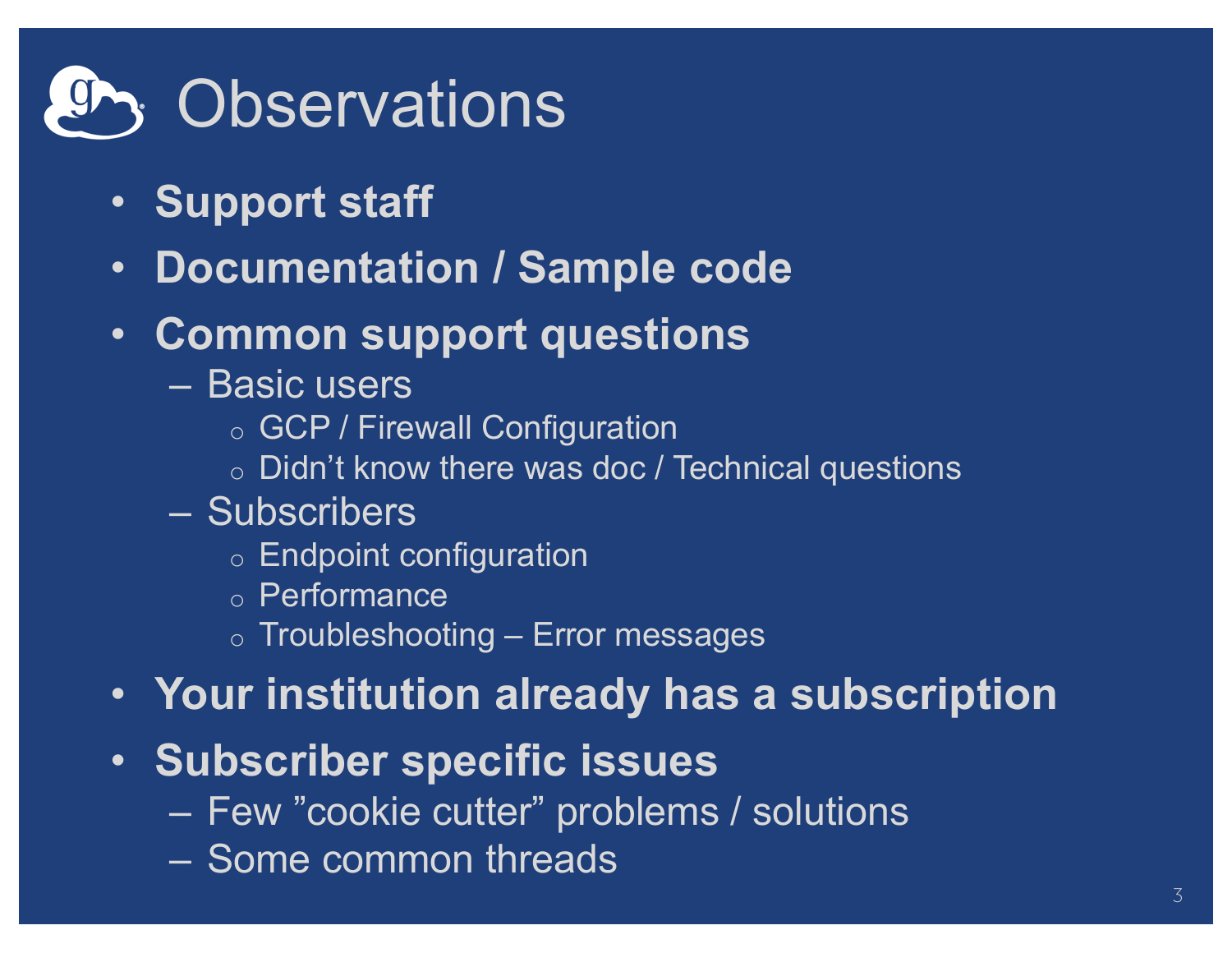### Near Term Goals – New Users

- **New User FAQs**
	- Quick -n- EZ guides / videos?
- **Drip on milestones with timeouts** – First transfer
	- Shared endpoint
	- Management console
	- Usage reports
- **Monitor change over time**
- **Not exclusive to new users…**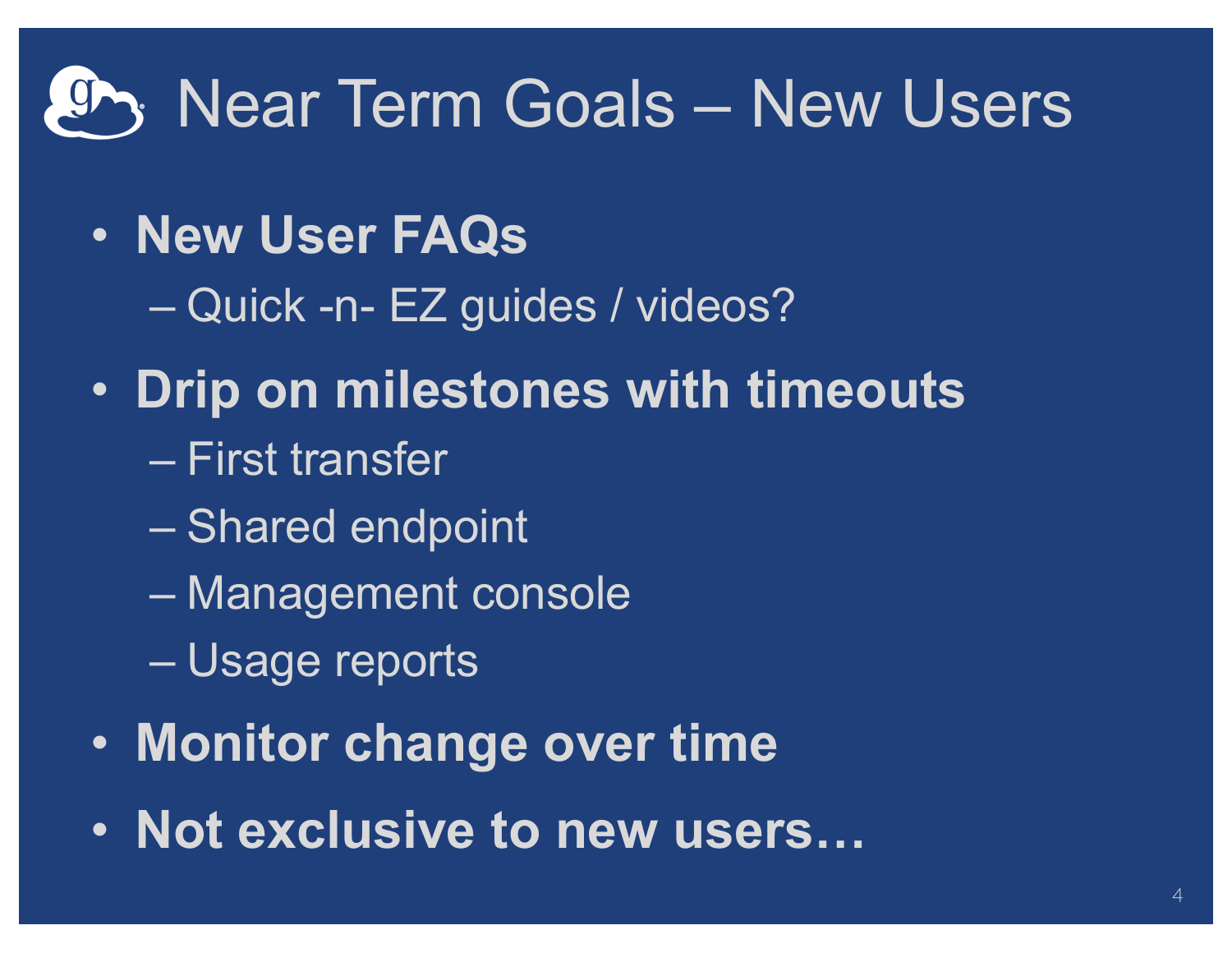# Near Term Goals – Veteran **Subscribers**

- **GlobusWorld Tour – live / webinar**
- **Train the trainers**
	- Give you the materials you need
	- Focus on the SaaS and the value proposition it brings
- **Static Web helper pages**
	- Institutionally branded
	- Help you evangelize Globus
	- Links to our documentation
- **Monitor change over time**